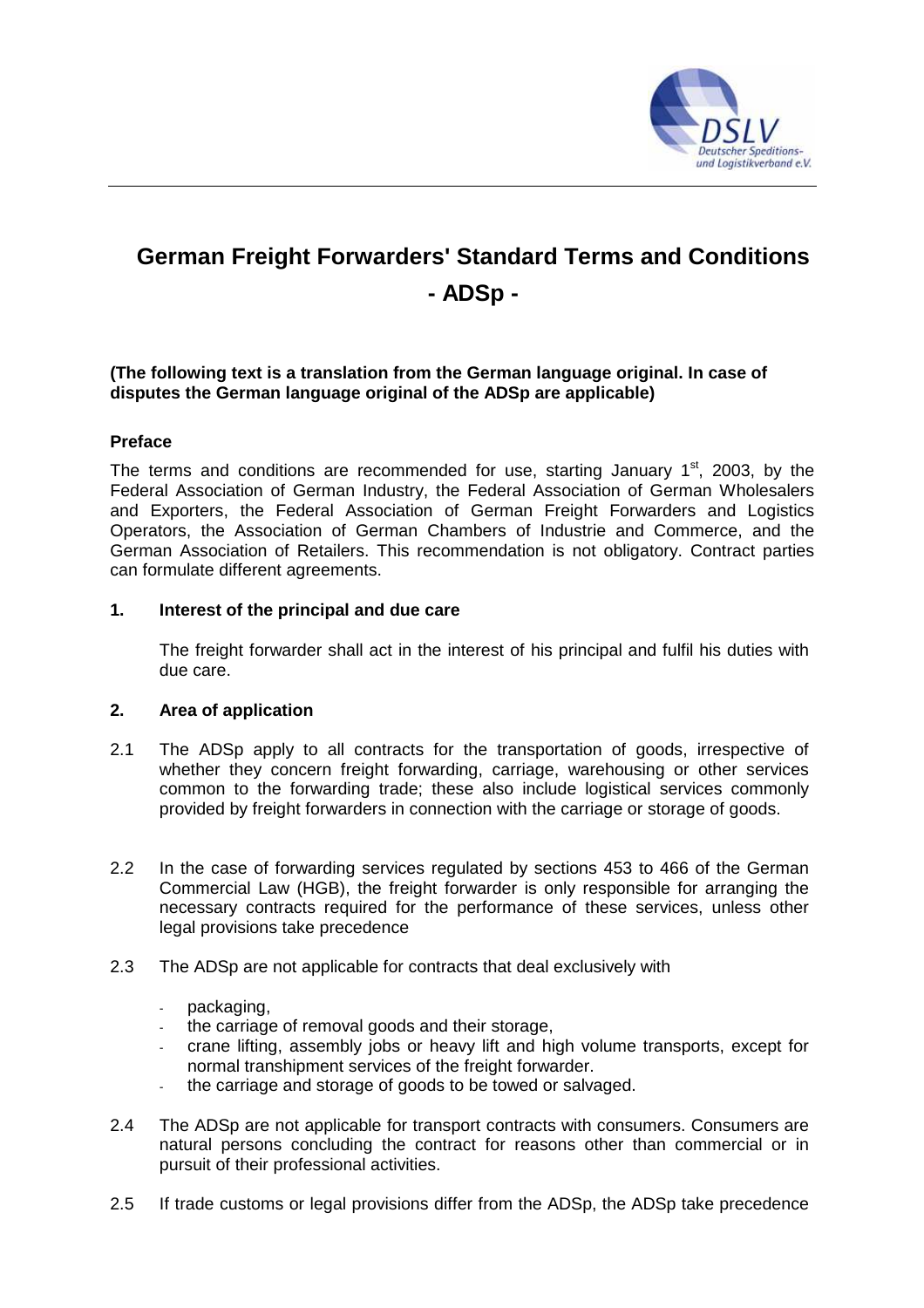unless these legal provisions are mandatory.

For contracts of carriage by air, sea, inland waterways or for multi-modal transports different contractual arrangements may be made in accordance with the terms of carriage devised for these transports.

- 2.6 The freight forwarder is authorised to agree to normal standard terms and conditions of third parties.
- 2.7 In the relationship between a principal freight forwarder and an intermediate freight forwarder, the ADSp are deemed to be the general terms and conditions of the intermediate freight forwarder.

## **3. Instructions, transmission errors, contents, special type of goods**

3.1 Forwarding instructions, other instructions, directives and communications are valid even if given informally. Subsequent modifications must be specifically identifiable as being amendments.

The burden of proof for the correct and complete transmission lies with the party referring to it.

- 3.2 If statements must be made in writing, they are deemed to having been made in writing when using electronic data communication or any other machine readable form for as long as the originator of the message is identifiable.
- 3.3 The principal must inform the freight forwarder, at the time of giving the instructions, that the transport contract concerns:
	- dangerous goods
	- live animals and plants
	- perishables
	- valuable goods and goods with an inherent risk of theft
- 3.4 The principal must specify in his instructions addresses, marks, numbers, quantity, nature and contents of the packages as well as declaring the properties of the goods, as required by section 3.3, the goods value for insurance purposes and any other information relevant for the proper execution of the forwarding instructions.
- 3.5 In the case of dangerous goods, the principal must inform the freight forwarder in writing - at the time of giving the instructions - of the exact nature of the hazard and, if appropriate, about precautionary measures. In the case of dangerous goods subject to the law for the carriage of dangerous goods or other goods, the carriage of which is subject to specific regulations regarding dangerous goods, their handling or their disposal, the principal has to make the necessary declarations required for the proper execution of the forwarding instruction, especially the classification in accordance with the regulations for dangerous goods.
- 3.6 The principal must inform the freight forwarder about particularly valuable goods or goods with an inherent risk of theft (e.g., cash, precious metals, jewellery, clocks and watches, precious stones, works of art, antiquities, bank or credit cards, valid telephone cards or other means of payment, bonds, shares and similar, foreign currencies, documents, spirits, tobacco, entertainment electronics, telecommunications devices and accessories) and goods with an actual value of  $\epsilon$  50 per kg or more well in advance to allow the freight forwarder to decide about acceptance of the goods and to take measures for a safe and secure execution of the forwarding job**.**
- 3.7 If a forwarding instruction does not comply with the terms stated in sections 3.3 to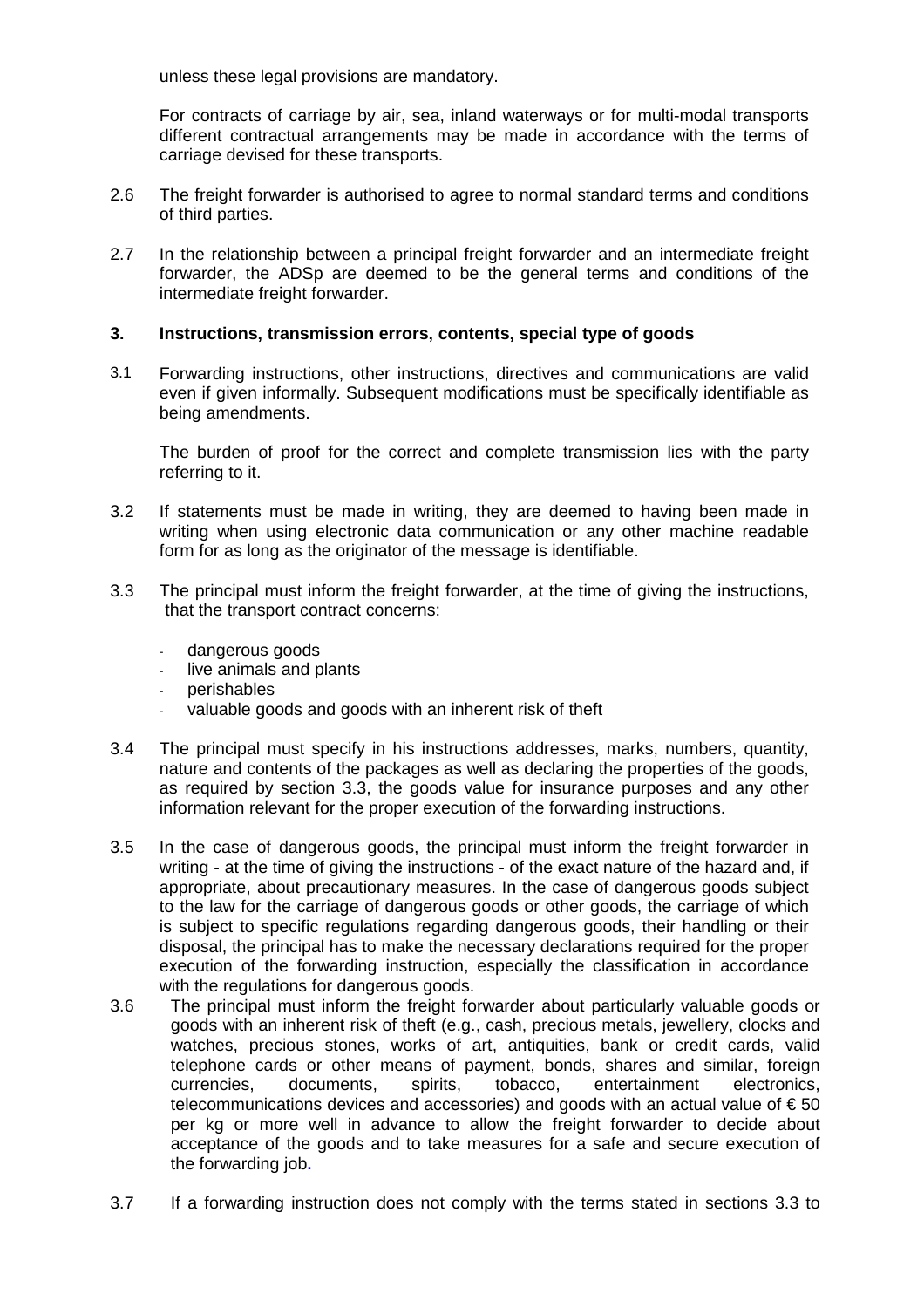3.6,

the freight forwarder has the option to

- refuse acceptance of the goods
- return goods already accepted or to make them available for collection
- ship, transport or store them without the need to notify the principal and to charge an extra, appropriate fee, if the safe and secure execution of the instruction causes extra costs.
- 3.8 The freight forwarder is not obliged to check or supplement the statements made regarding sections 3.3 to 3.6.
- 3.9 The freight forwarder is not obliged to check the authenticity of signatures on any messages or documents relating to goods, nor to check the authority of the signatories, unless there exist reasonable doubts concerning the authenticity or authority.

# **4. Packaging, provision of loading and packaging aids, weighing and checking**

- 4.1 Unless specifically stated, the forwarding instruction does not cover
- 4.1.1 the packaging of the goods,
- 4.1.2 the weighing, checking, measures to preserve or enhance the goods and its packaging, unless this is customary for this kind of transaction,
- 4.1.3 the provision or exchange of pallets or other loading or packaging aids. If they are not swapped one-for-one, they are only picked up as part of a new forwarding instruction. This does not apply if the exchange is intentionally not carried out by the freight forwarder.
- 4.2 The services under section 4.1 are charged for separately.

# **5. Customs clearance**

- 5.1 The instruction for shipment to a destination in another country includes instructions for customs clearance, if this is necessary for arranging the transport to the place of destination.
- 5.2 The freight forwarder is entitled to an extra fee for the customs clearance, over and above the actual costs incurred.
- 5.3 The instruction to forward bonded goods or to deliver them free house, authorises the freight forwarder to effect the customs clearance and to advance customs and excise duties and fees.

# **6. Packaging and marking obligation of the principal**

- 6.1 The packages have to be clearly and durably marked by the principal to facilitate their proper handling, e.g. addresses, marks, numbers, symbols for handling and properties; old marks must be removed or made illegible.
- 6.2 In addition, the principal is under obligation:
- 6.2.1 to mark all packages belonging to the same consignment in such a way that they are easily recognised as forming one consignment,
- 6.2.2 to prepare packages in such a way that they may not be accessed without leaving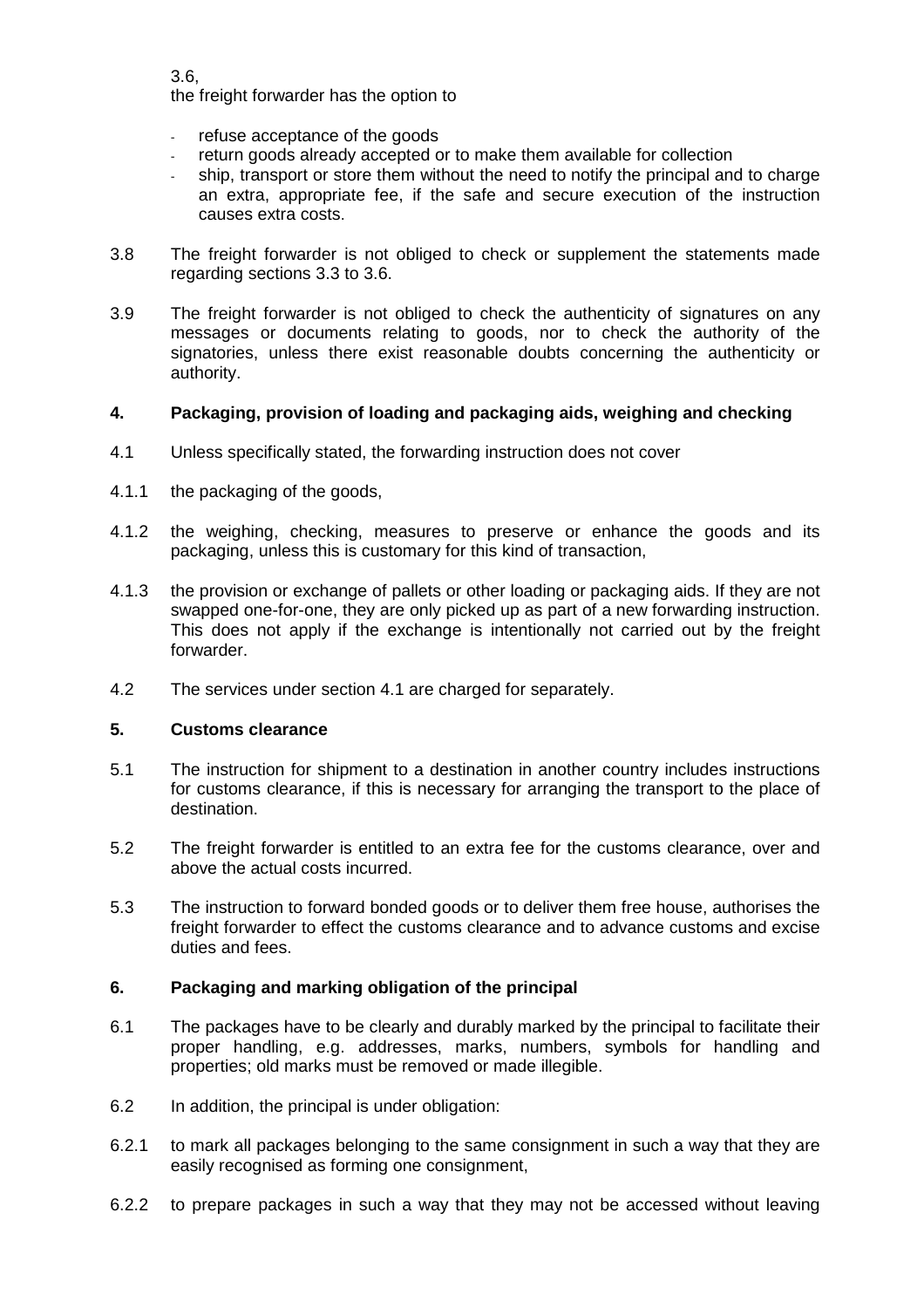visible trace (adhesive tape, bands, etc. are only permissible when they are individually designed or otherwise difficult to imitate; foil wrapping must be thermally sealed);

- 6.2.3 in case of a consignment being part of a forwarders consolidation, to group the individual packages or units of this consignment into larger units if their strap length (largest circumference plus longest side) is less than 1 metre;
- 6.2.4 to combine a consignment of hanging garments consisting of several individual units into wrapped units for easier handling;
- 6.2.5 to mark packing units with a gross weight of at least 1,000 kilograms with the weight specification as prescribed for heavy loads to be transported by ship.
- 6.3 Packages are single packages or units of packages, formed by the principal for the purpose of being carried according to the forwarding instruction, e.g., boxes, wireboxes, pallets, handling units, enclosed loading units such as covered wagons, wagons with tarpaulin covers, semi-trailers, swap bodies, containers or igloos.
- 6.4 If the packages do not comply with the terms under 6.1 and 6.2, section 3.7 shall apply.

## **7. Supervisory duties of the freight forwarder**

- 7.1. At specific interfaces the freight forwarder is under the obligation to:
- 7.1.1 check packages regarding their quantity, identity and apparent good order and whether seals and fastenings are intact;
- 7.1.2 document irregularities (e.g. in the accompanying document or by special notification
- 7.2 An interface is any point at which the responsibility for the packages is passed on to another operator/agent or the handing over point at the end of each stage of the transportation process.

#### **8. Receipt**

8.1 Upon request by the principal, the freight forwarder shall issue a certificate of receipt.

With this certificate the freight forwarder confirms the quantity and type of packages, but not their contents, value or weight. In the case of bulk goods, full loads and such like the certificate of receipt does not state the gross weight or any other description of the quantity of the goods.

8.2 As proof of delivery the freight forwarder requests from the consignee a receipt of the packages as named in the forwarding instruction or other accompanying transport documents. Should the consignee refuse to sign for the receipt of the goods, the freight forwarder must request further instructions. If the goods have already been unloaded at the consignee, the freight forwarder is entitled to regain possession.

#### **9. Instructions**

- 9.1 An instruction remains valid for the freight forwarder until revoked by the principal.
- 9.2 In the case of insufficient or impractical instructions the freight forwarder may use his professional judgement.
- 9.3 An instruction to hold goods at the disposal of a third party can no longer be revoked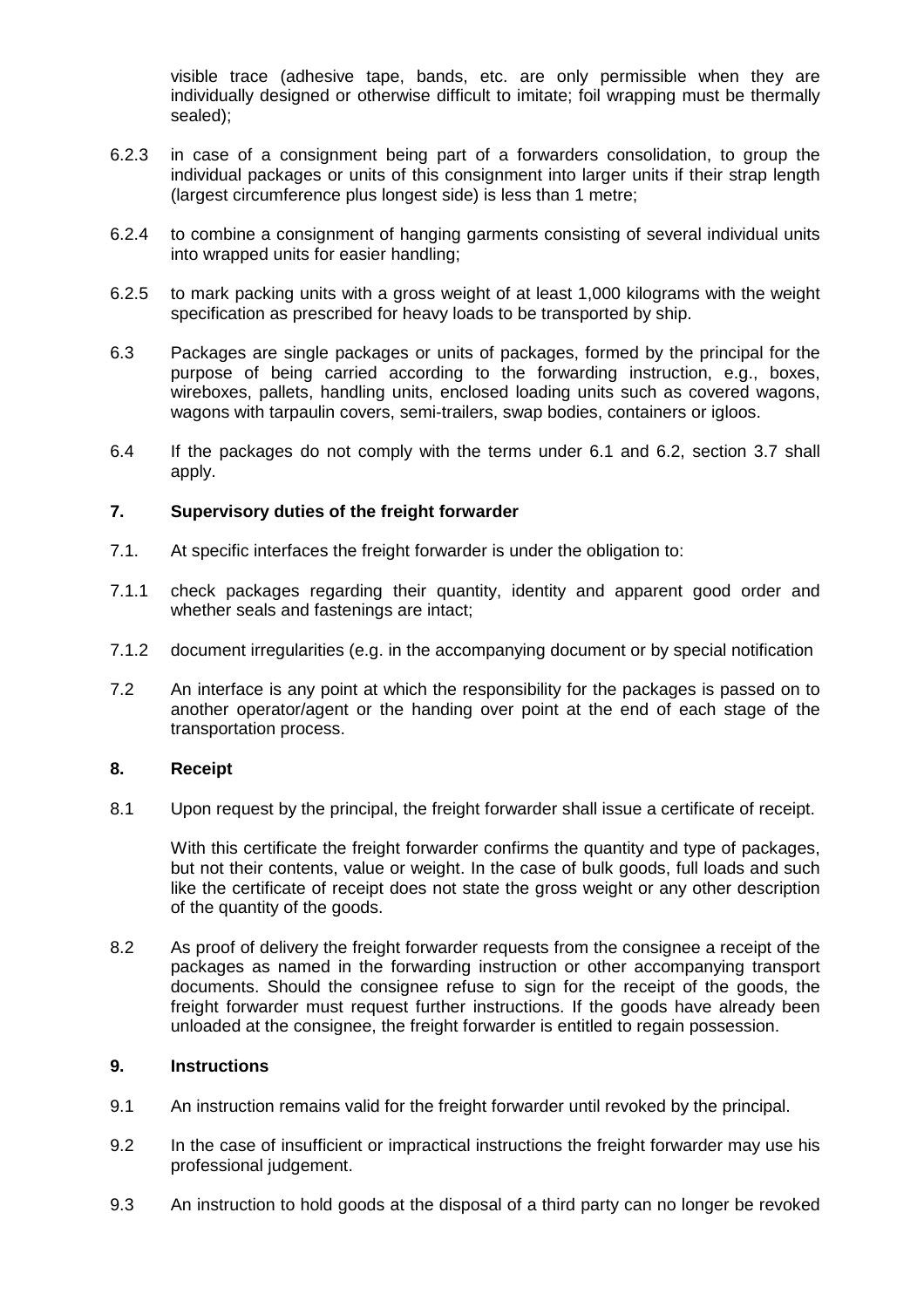after instructions from the third party have been received by the freight forwarder.

# **10. Freight payment, cash on delivery**

- 10.1 The statement by the principal that the instruction is to be executed freight unpaid or that the costs are to be paid by the consignee or a third party does not affect his liability for payment of all charges.
- 10.2 The statement in section 10.1 does not concern cash on delivery instructions.

## **11. Deadlines**

- 11.1 In the absence of specific agreements, neither loading or delivery deadlines are guaranteed, nor the sequence of the handling of goods of the same means of transport.
- 11.2 This does not affect the freight forwarder's statutory liability with regard to missing deadlines.

#### **12. Obstacles**

12.1 Obstacles beyond the freight forwarder's control relieve him, for their duration, from the duties that are affected by these obstacles.

 In the case of such obstacles, the freight forwarder or the principal have the right to withdraw from the contract even if it has already been partially performed.

 If the freight forwarder or the principal withdraws from the contract, the freight forwarder is entitled to the costs which he deemed to be necessary to be incurred or which were incurred in the interest of the principal.

- 12.2 The freight forwarder is only obliged within the framework of his ordinary professional care to advise the principal about legal or official restrictions concerning the shipment (e.g., import/export restrictions). If, however, the freight forwarder, through public statements or in the course of negotiations, created the impression that he has expert knowledge about specific circumstances, he has to act appropriately to this knowledge and expertise.
- 12.3 Governmental and/or official acts beyond the freight forwarder's control do not affect the rights of the freight forwarder towards his principal; the principal is liable towards the freight forwarder for all claims arising out of such acts. Claims of the freight forwarder against the state or third parties are not affected.

#### **13. Delivery**

 Delivery is deemed to have been affected when the goods are handed over to any person present on the premises of the consignee, unless there are apparent reasonable doubts about their authority to receive goods on behalf of the consignee.

# **14. Right to information**

- 14.1 The freight forwarder is obliged to provide the principal with all necessary information, to inform him, upon request, about the status of the transaction and to provide information about all transactions so far, however, he is only obliged to reveal the costs incurred if he acted in the name of the principal.
- 14.2 The freight forwarder is obliged to pass everything he receives/obtains while acting for him to the principal.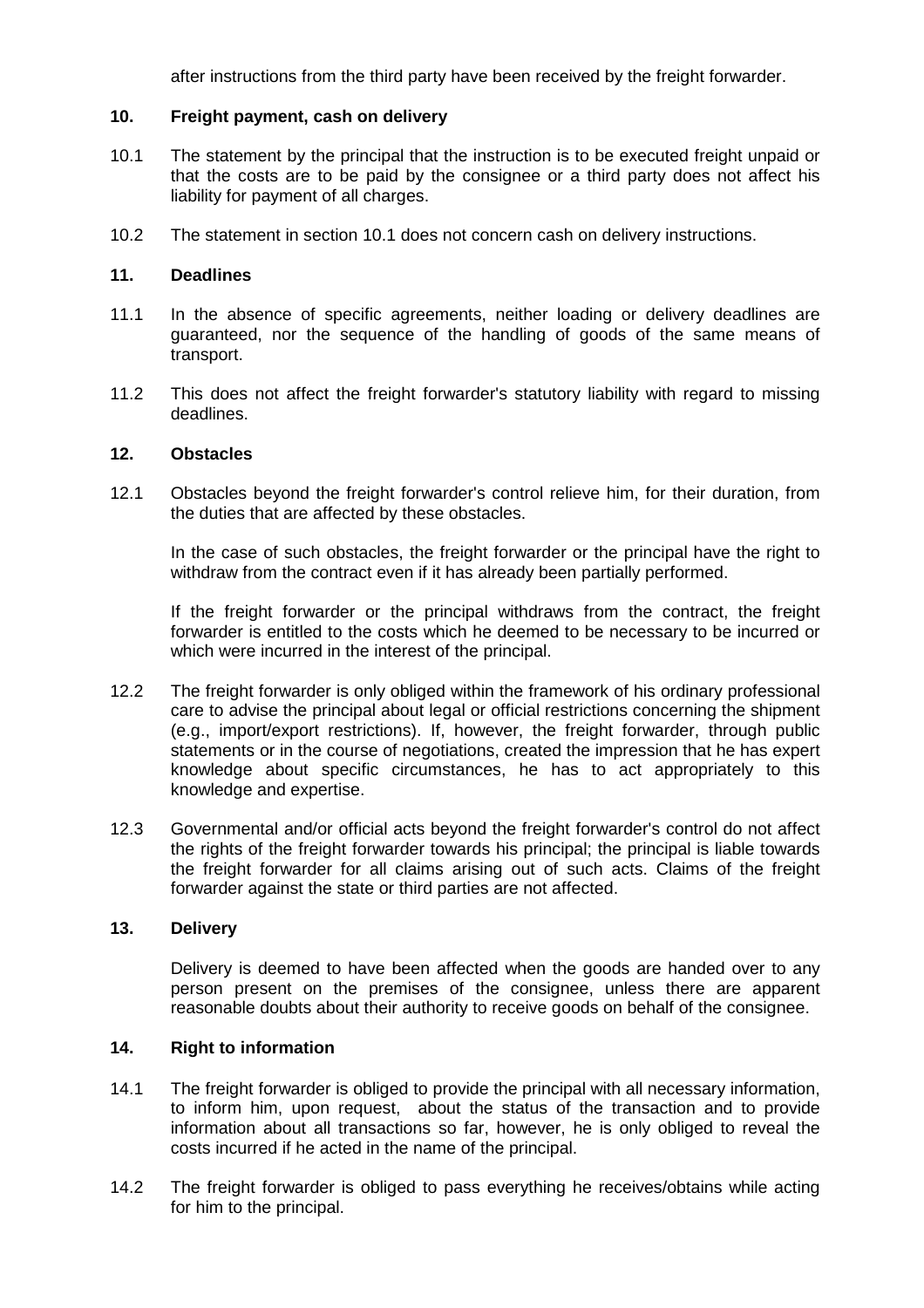# **15. Warehousing**

- 15.1 The choice of warehousing location (own or third party) lies with the freight forwarder. In case of a third party warehouse the freight forwarder must notify the principal in writing and immediately of the warehouse company and its address, or, in case of a warehouse warrant, to mark these on the warrant.
- 15.2 The principal is at liberty to inspect the warehouse. Objections or complaints about the storage of the goods must be made immediately. If he does not exercise the right of inspection, he waves all rights to objections against the storage and warehousing, for as long as the choice and type of storage complies with the usual professional care of a freight forwarder.
- 15.3 Access to the warehouse is only granted to the principal during the normal working hours of the freight forwarder and in his company.
- 15.4 If the principal handles the goods (e.g. sample taking) the freight forwarder may demand that the number, the weight and the status of the goods be inspected together with the principal. If the principal does not agree to this, the freight forwarder is not liable for damage discovered later, unless the damage was clearly not caused by such handling of the goods.
- 15.5 The principal is liable for all damage caused by him or his staff or agents to the freight forwarder, other warehouse clients or third parties whilst on the premises of the warehouse, unless he, his staff or agents are not responsible for such damage.
- 15.6 In case of inventory discrepancies, the freight forwarder is entitled to balance shortages and surpluses of the same principal.
- 15.7 If the freight forwarder has reasonable doubt about the security of his claim upon the value of the goods he is entitled to set a reasonable time limit for the principal to either secure the claims of the freight forwarder or to make alternative provisions for the storage of the goods. If the principal does not comply with this, the freight forwarder is entitled to terminate the contract without further notice.

# **16. Offers and Payment**

- 16.1 Offers from the freight forwarder and agreements with him regarding price and services always refer to specified own services or those of third parties, and to goods of normal size, weight and nature; they presume normal unfettered transport situations, unimpeded access, the possibility of immediate on-shipment and that freight rates, exchange rates and tariffs upon which the quotation was based remain valid, unless changes could be foreseen under the current circumstances. The note "plus the usual ancillary charges" entitles the freight forwarder to charge for supplements and surcharges.
- 16.2 All quotations made by the freight forwarder are valid only for immediate acceptance and immediate execution of the relevant task, unless otherwise specified in the quotation, and when the instructions refer to the quotation.
- 16.3 In case of a cancellation of or withdrawal from the instruction the freight forwarder is entitled to the claims in accordance with §§ 415, 417 of the German Commercial Law (HGB).
- 16.4 In case of a COD- or other collection instruction being withdrawn retrospectively or if the money is not paid, the forwarder is still entitled to his collection fee.
- 16.5 If the consignee refuses to accept a consignment destined for him or, if the delivery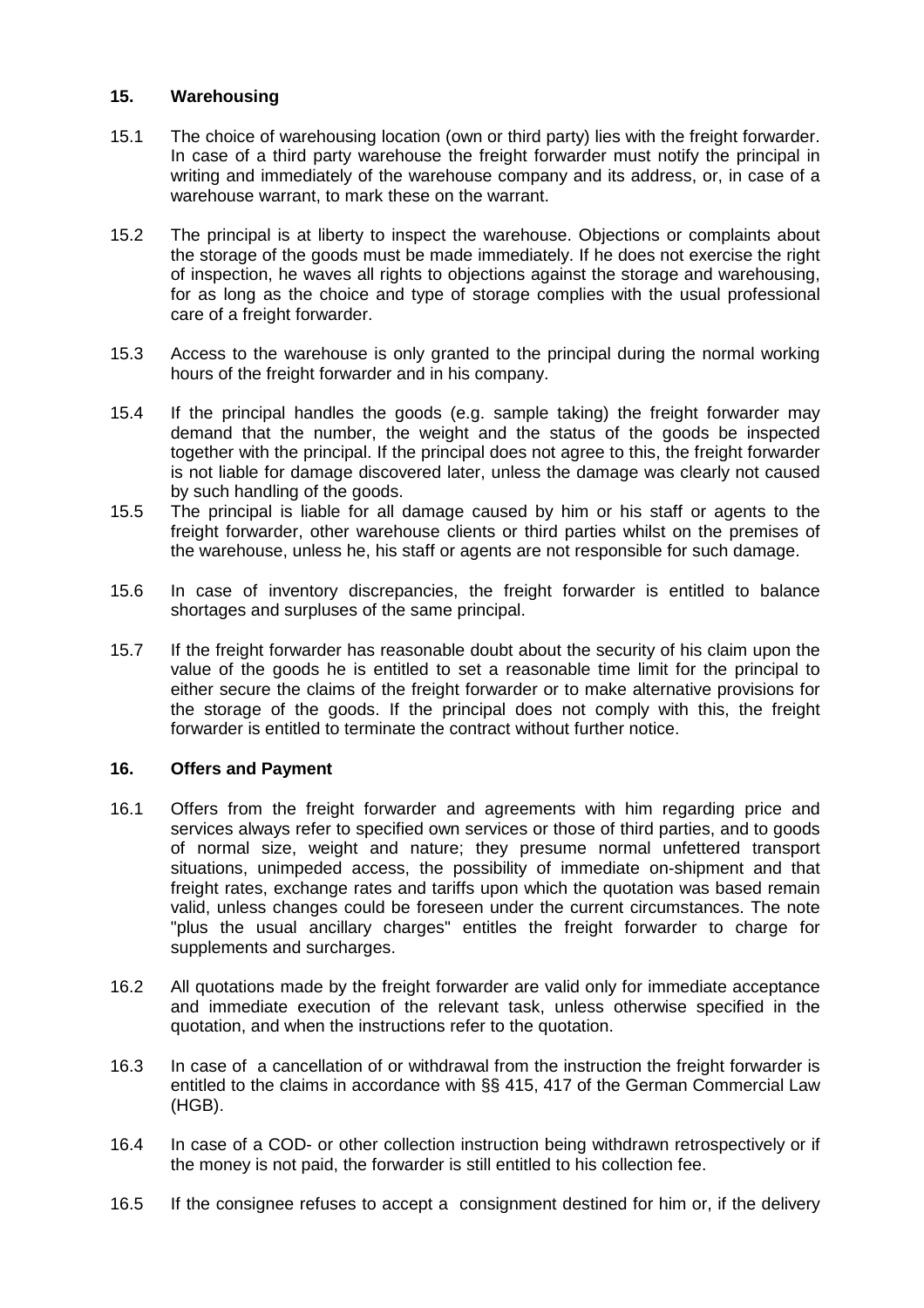is impossible for reasons beyond the control of the freight forwarder, the freight forwarder is entitled to the cartage charges for the return of the consignment.

# **17. Disbursements of the freight forwarder, exemption from third party claims**

- 17.1 The freight forwarder is entitled to reimbursement for outlays which he could reasonably consider appropriate.
- 17.2 The instruction to accept incoming consignments entitles the freight forwarder but does not oblige him – to advance freight, COD-sums, duties, taxes and other dues in connection with such consignments.
- 17.3 The principal has to relieve the freight forwarder immediately of demands regarding freight, average demands, customs duties, taxes or other dues directed against the freight forwarder as being agent for or possessor of the goods owned by third parties, when the freight forwarder is not responsible for such payments. The freight forwarder is entitled to take reasonable measures appropriate to protect himself. If the circumstances do not require immediate action, the freight forwarder must request instructions from his principal.
- 17.4 The principal must inform the freight forwarder in an appropriate way about all public/legal obligations, e.g. regarding customs regulations or trademark obligations, arising from the possession of the goods, unless it may reasonably be deduced from the quotation of the freight forwarder that he is aware of such obligations.

#### **18. Invoices, foreign currencies**

- 18.1 Freight forwarders' invoices are due immediately.
- 18.2 The freight forwarder can demand from his foreign principals payment either in local or German currency.
- 18.3 If the freight forwarder owes foreign currency amounts, or if he advances sums in foreign currencies, he can demand payment either in German or in foreign currency. If he demands payment in German currency, the current exchange rate will be used, unless it can be proven that a different rate of exchange must be used or was used.

## **19. Settlement**

 Claims arising out of the forwarding contract and other related claims may only be set off against counter claims, if these are undisputed.

## **20. Lien and retention**

- 20.1 The freight forwarder has a lien on all goods in his possession or other valuables in connection with any claim, whether due or not for any services for his principal in accordance with section 2.1. This lien does not exceed the general legal lien which applies.
- 20.2 The freight forwarder may exercise his lien for claims arising out of other contracts with the principal only if they are undisputed or if the financial situation of the debtor puts the claims of the freight forwarder at risk.
- 20.3 The time limit of one month as specified in section 1234 of the German commercial Law is superseded in all cases by a time limit of two weeks.
- 20.4 If the principal is in arrears, the freight forwarder is entitled, after due notice, to sell such a portion of the principal's goods in his possession as is necessary, after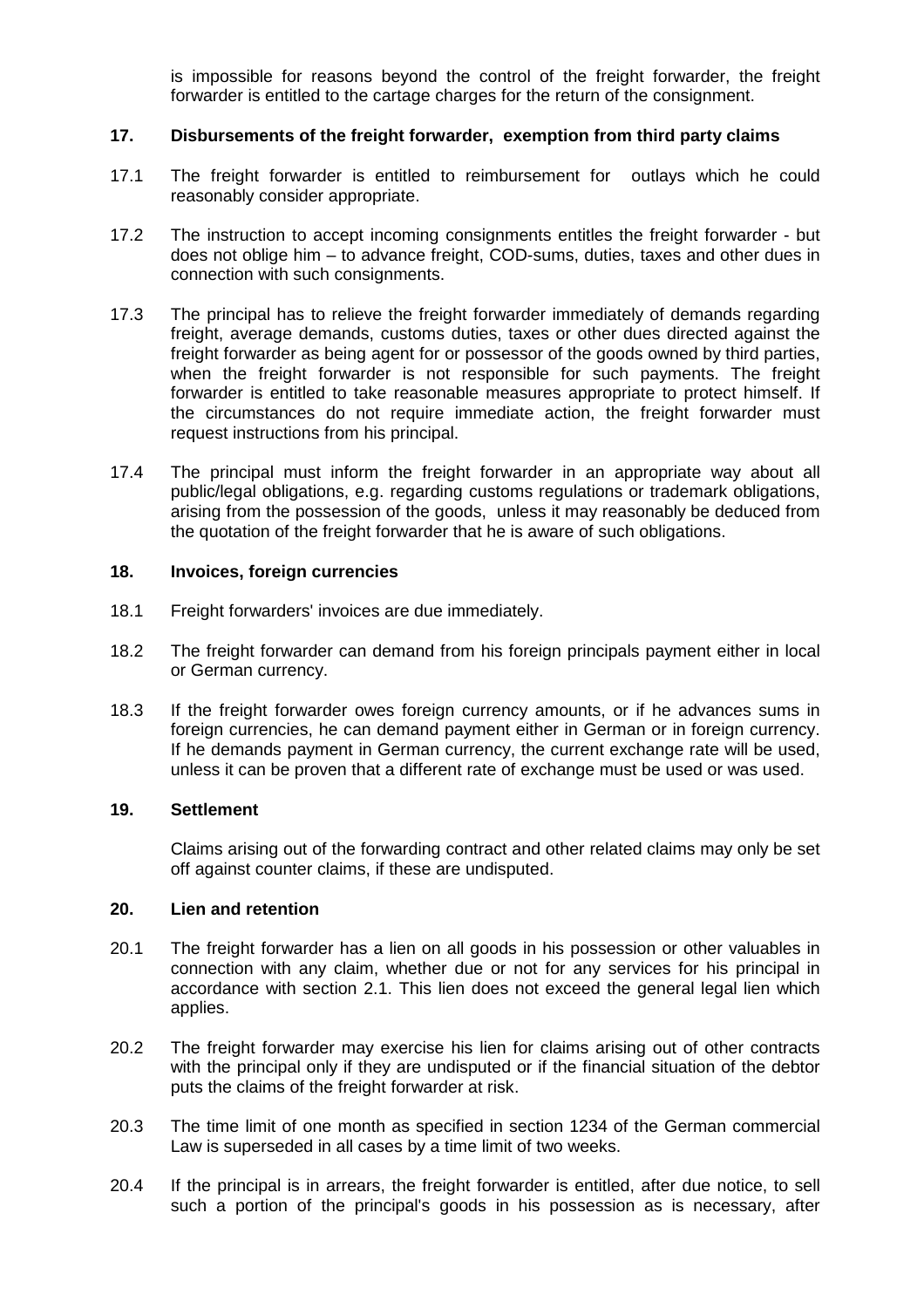appropriate consideration, to meet his claims.

20.5 The freight forwarder is entitled to the usual sales commission on the net proceeds of the sale when exercising his lien.

# **21. Insurance of the goods**

21.1 The freight forwarder arranges for the insurance of the goods (e.g., transit or warehousing insurance) with an insurer of his choice if instructed to do so by the principal before the goods are handed over.

If the freight forwarder cannot effect insurance cover, either due to the nature of the goods or for any other reason, he must inform the principal without delay.

- 21.2 The freight forwarder is entitled, but not obliged, to effect the insurance of the goods if this is in the interest of the principal. The freight forwarder may assume that the insurance cover is in the interest of the principal, especially when,
	- the freight forwarder effected insurance cover for previous freight forwarding instructions
	- the principal declared the value of the goods in his freight forwarding instructions (3.4).

This assumption for the arrangement of insurance cover may not be made if

- the principal expressly forbids such insurance cover
- the principal is a freight forwarder, carrier or warehousing company.
- 21.3 The freight forwarder, after due consideration decides the type and scope of the insurance and arranges the cover at the usual market rates, unless the principal instructs the freight forwarder differently, specifying the insured sum and the risks to be covered, in writing.
- 21.4 If the freight forwarder is himself the insurance policy holder and if he acted for the account of the principal he is obliged, if requested to do so, he is obliged to provide information about this in accordance with 14.1. In such a case the freight forwarder is obliged to invoice the premium for each freight forwarding instruction individually, to document it and to pay it to the insurer exclusively for this insurance cover.
- 21.5 The freight forwarder is entitled to a spezial fee, apart from his reimbursements, for arranging the insurance, handling claims and other administrative tasks in connection with claims and averages.

# **22. Liability of the freight forwarder, cession of claims**

- 22.1 The freight forwarder bears liability for all his services (section 2.1) according to legal regulations. Unless specified otherwise, however, the following shall apply.
- 22.2 If the freight forwarder is only responsible for arranging the contracts required for the services requested, his responsibility is limited to the careful choice of such third party service providers.
- 22.3 In all cases where the freight forwarder is liable for loss of or damage to goods, his liability will be in accordance with §§ 429, 430 of the German Commercial Law.
- 22.4 If §§ 425 pp and 461, section 1 of the German Commercial Law are not applicable, the freight forwarder is liable for damage resulting from:
- 22.4.1 insufficient packaging or marking by the principal or third parties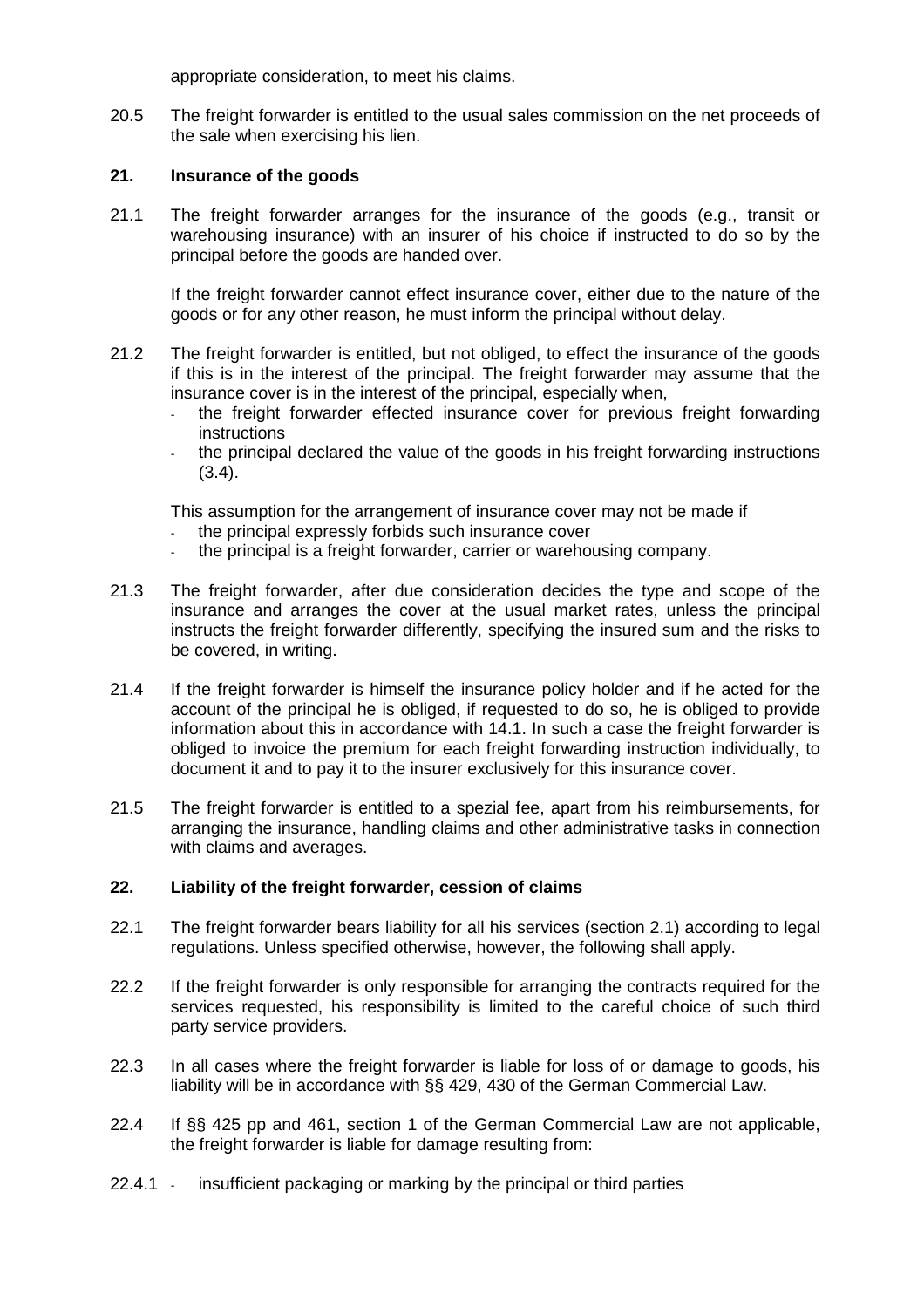- 22.4.2 agreed or customary outdoor storage
- 22.4.3 theft or robbery (§§ 243, 244, 249 German Penal Code)
- 22.4.4 Acts of God, weather conditions, failure of appliances or wiring, influence of other goods, damage by animals, inherent vice

 Only, if there is evidence of the freight forwarder being at fault. If the damage could have arisen from one of the above circumstances it shall be deemed to have arisen from it.

22.5 If the freight forwarder has a claim against a third party for damage for which he is not liable, or if the freight forwarder has claims in excess of the sum for which he is liable, he must, on request, cede such claim to his principal, unless the freight forwarder, by special agreement, had undertaken to pursue such claims at the cost and risk of his principal.

 The principal may also demand that the freight forwarder cedes all claims against third parties to him. § 437 of the German Commercial Law remains unaffected.

 If the claims of the principal have been met by the freight forwarder or by the forwarders' insurance, the claim to be ceded is limited to that portion which exceeds that already paid by the freight forwarder or his insurance.

## **23. Limitation of liability**

- **23.1 The liability of the freight forwarder for loss of or damage to goods, with the exception of warehousing on request, is limited:**
- **23.1.1 to € 5 per kilogram of gross weight of the consignment;**
- **23.1.2 in case of damage occurring to goods whilst being carried, the damage is limited - contrary to section 23.1.1 - to the legally limited maximum amount specified for this type of carriage;**
- **23.1.3 in case of a contract of multi-modal carriage including sea transport to 2 SDR per kg;**
- **23.1.4 to € 1 million or 2 SDR per kg per claim, whichever is the higher.**
- 23.2 If only individual packages or parts of the consignment were damaged or lost, the maximum liability is calculated on the basis of the gross weight
	- of the whole consignment if it is rendered valueless
	- of that part of the consignment that is rendered valueless
- **23.3 The liability of the freight forwarder for damage other than to goods, excepting personal injury and damage to goods that are not subject of the contract of transportation, is limited to three times the amount payable for the loss of the goods, but not more than € 100,000 per event. §§ 431 section 3 and 433 HGB (German Commercial Code) remain unaffected.**
- **23.4 The liability of the freight forwarder, irrespective of the number of claims per event is limited to € 2 Millions per event or 2 SDR per kg of lost or damaged goods, whichever is the greater; in the case of more than one claimant the freight forwarder's liability is proportionate to their individual claims**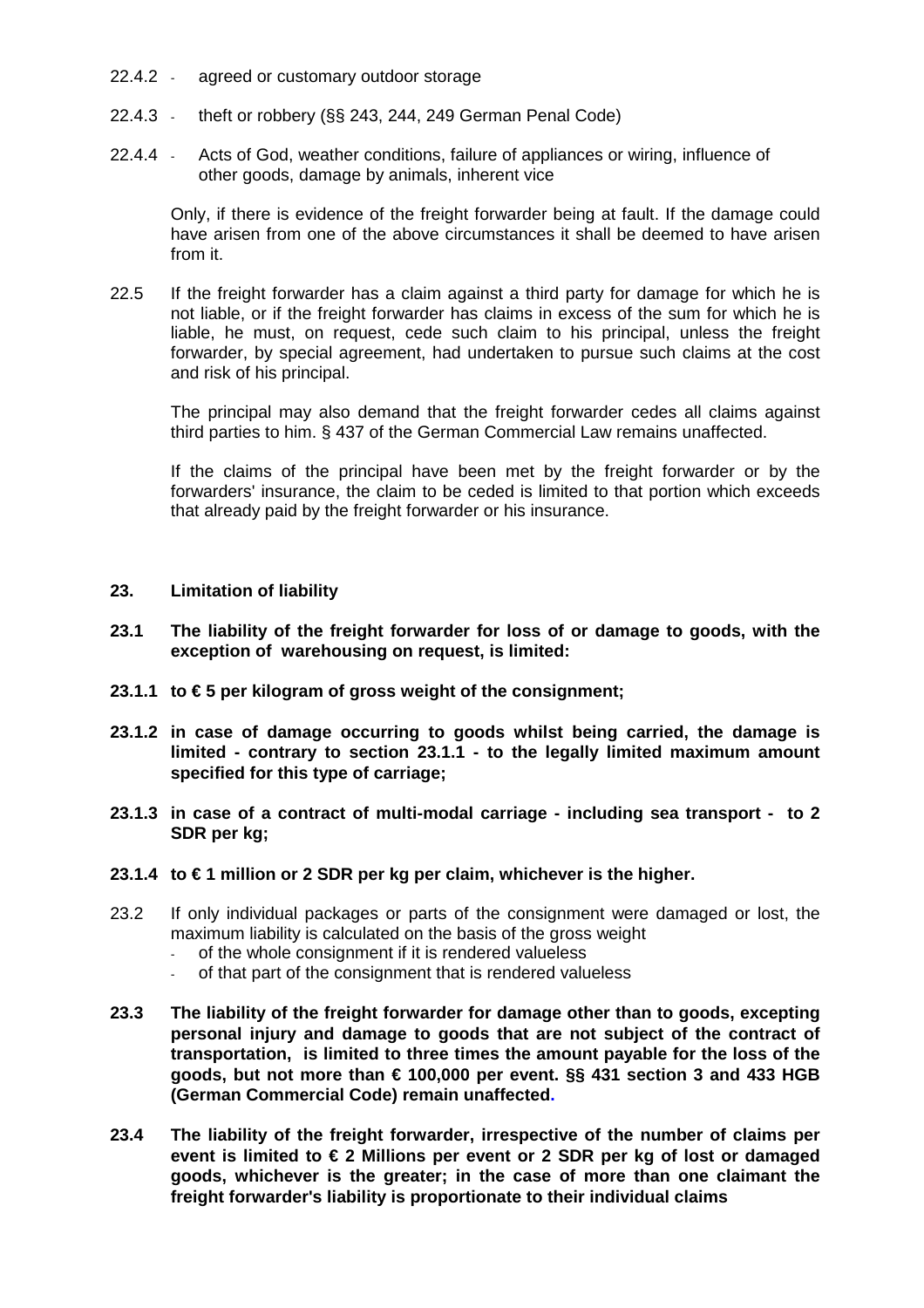23.5 The SDR is calculated in accordance with § 431, section 4 of the German Commercial Law.

## **24. Liability limitations in the case of warehousing upon instruction**

- 24.1 The liability of the freight forwarder for loss of or damage to goods in the case of warehousing upon instruction is limited
- 24.1.1 to  $\epsilon$  5 for each kg gross weight of the consignment,
- 24.1.2 to a maximum of  $\epsilon$  5,000 per claim; if the claim of a principal is based upon the difference between the nominal and actual inventory (section 15.6) the liability is limited to  $\epsilon$  25,000, irrespective of the number of events causing the inventory discrepancy. Section 24.1.1 is not affected.
- 24.2 Section 23.2 applies accordingly.
- 24.3 In the case of warehousing upon instruction the liability of the freight forwarder for claims other than for damage to goods, excepting personal injury and damage to goods that are not subject of the contract of transportation, is limited to  $\epsilon$  5,000 per claim.
- 24.4 Irrespective of the number of claims arising from an event, the liability of a freight forwarder is limited to  $\epsilon$  2 Millions per event; in the case of more than one claimant the freight forwarder's liability is distributed amongst them in proportion to their individual claims.

#### **25. Burden of proof**

- 25.1 The principal must provide evidence that goods of a specified quantity and state were handed to the freight forwarder in apparent good order (§ 438 German Commercial Law). The freight forwarder must provide evidence that he delivered the goods as he received them.
- 25.2 The burden of proof that goods were damaged whilst being transported (Section 23.1.2) in the means of transport lies with the party claiming such damage. If the place where the damage occurred is unknown, the freight forwarder must specify the sequence of transportation by documenting the interfaces (Section 7) if requested by the principal or the consignee. It is to be assumed that the damage occurred during that stage of the transportation for which the freight forwarder cannot provide a clean receipt.
- 25.3 The freight forwarder is obliged to ascertain, through appropriate enquiries and obtaining evidence, where the damage occurred.

#### **26. Non-contractual claims**

 The aforementioned releases from and limitations of liability apply also, in accordance with §§ 434, 436 of the German Commercial Law, to claims not arising out of freight forwarding contracts.

## **27. Specific responsibility**

 The aforementioned releases from and limitations of liability do not apply, if the damage was caused:

27.1 By intent or gross negligence of the freight forwarder or his management staff or by violation of fundamental duties of the contract in which case damage claims shall be